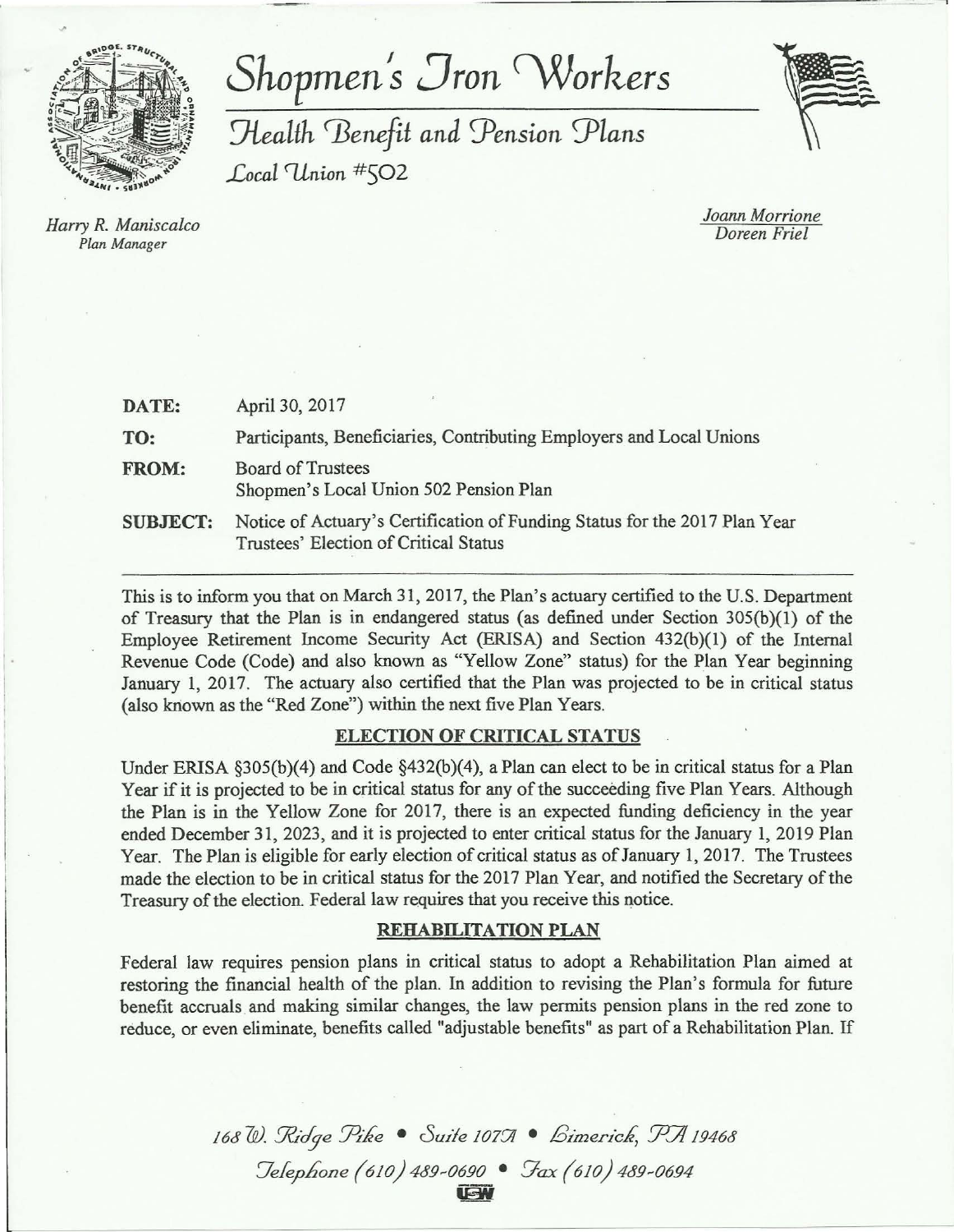the Trustees of the Plan determine that benefit reductions are necessary, you will receive a separate notice in the future identifying and explaining the effect of those reductions. Any reduction of adjustable benefits will not reduce the level of a participant's basic benefit payable at normal retirement age. In addition, **the reductions may only apply to participants and beneficiaries who submitted an application for retirement on or after June 1, 2017 and whose Annuity Starting Date (pension effective date) is after June 1, 2017.** You should also know that whether or not the Plan reduces adjustable benefits in the future, the Plan will not be permitted to pay lump sum benefits or any other payment in excess of the monthly amount paid under a single life annuity (except for the payout of entire benefits valued at \$5,000 or less) while it is in critical status.

#### **ADJUSTABLE BENEFITS**

The Plan offers the following adjustable benefits, which may be reduced or eliminated as part of any rehabilitation plan the pension plan may adopt:

- $\square$  Sixty-month payment guarantees;
- $\Box$  Disability benefits (if not yet in pay status);
- $\Box$  Early retirement benefit or retirement-type subsidy;
- $\Box$  Benefit payment options other than a qualified joint-and survivor annuity (OJSA);
- $\Box$  Other similar benefits, rights, or features under the plan

## **EMPLOYER SURCHARGE**

The law requires all Contributing Employers to pay to the Plan a surcharge to help correct the Plan's financial situation. The amount of the surcharge is equal to a percentage of the amount an Employer is otherwise required to contribute to the Plan under the applicable collective bargaining agreement (CBA), memorandum of agreement (MOA) or other agreement. A 5% surcharge is applicable to the initial critical year beginning January 1, 2017 and ending December 31, 2017. A 10% surcharge is applicable for each succeeding Plan Year thereafter (January 1, 2018) in which the Plan is in critical status. The 5% surcharge is effective June 1, 2017. The imposition of surcharges cease for a Contributing Employer when that Employer adopts or renews a CBA, MOA, or other agreement containing terms consistent with a schedule of the rehabilitation plan.

## **WHERE TO GET MORE INFORMATION**

We understand that legally required notices like this one can create concern about the Fund's future. Be assured that the Board of Trustees takes very seriously its obligation to preserve the financial viability of the Fund, or if that is not possible, to forestall the insolvency of the Fund. With the assistance of the Plan's actuary, legal counsel and other professionals, and working with the Union, the Trustees will develop a Rehabilitation Plan that addresses these issues. As a final note, since the Pension Fund is influenced by economic and financial variables beyond our control (such as market volatility and changes in employment and/or the number of contributing employers), unexpected developments can affect the Fund's status and any future corrective actions needed. Each year the Board of Trustees will be reviewing the Fund's progress with its professional advisors, which may lead to future changes in the recommended contribution and benefit schedules.